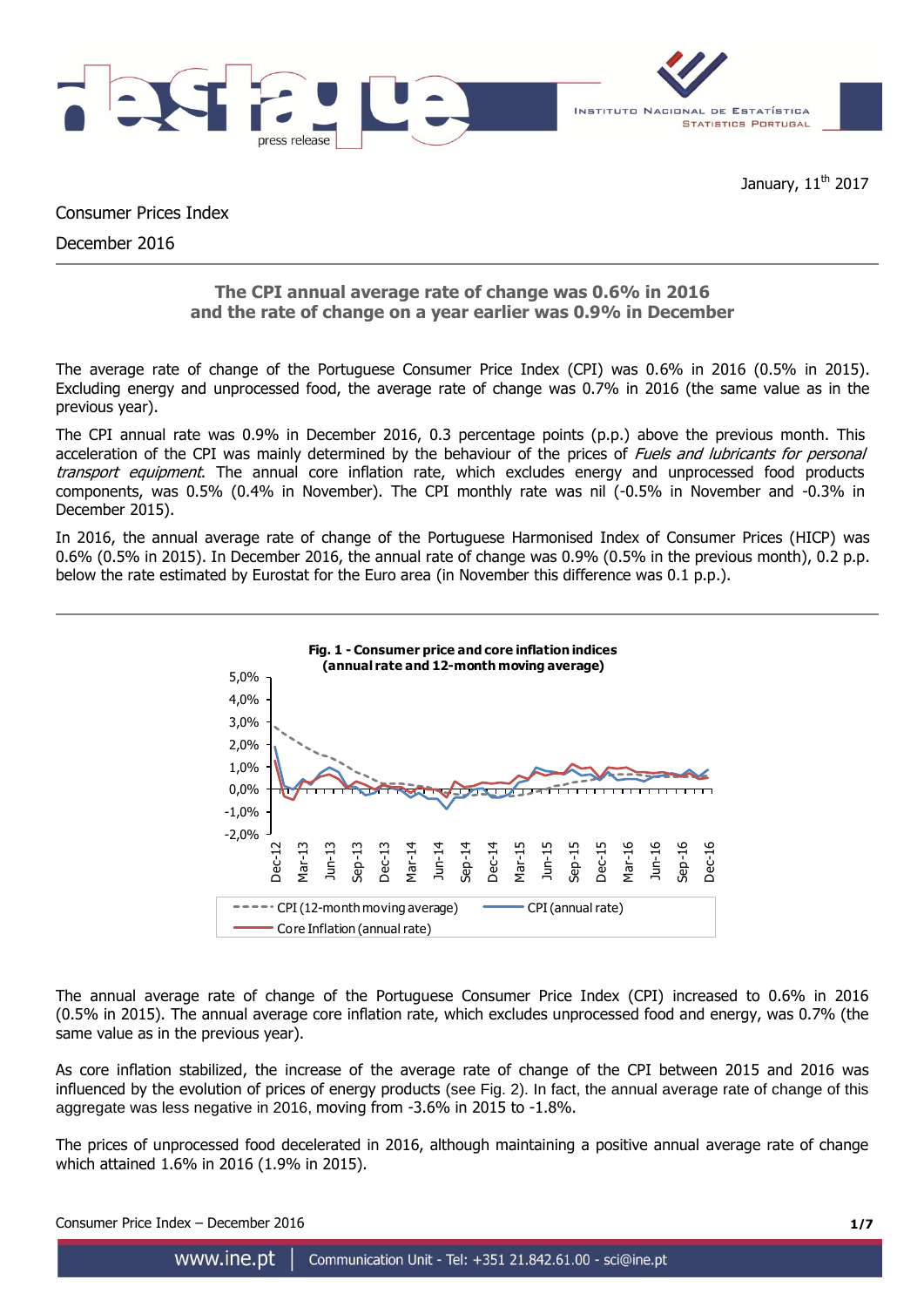



In December 2016, the annual inflation rate measured by the CPI was 0.9%, 0.3 percentage points (p.p.) higher than in the previous month (see Fig. 1). This acceleration of the CPI was mainly determined by the behaviour of the prices of *Fuels and lubricants for personal transport equipment*, which moved from 4.2% in November to 10.7% in December.

The annual core inflation rate, which excludes energy and unprocessed food products components, was 0.5% (0.4% in the previous month). The unprocessed food aggregate recorded an annual increase of 1.2% in December (1.5% in November) while prices of energy products presented an annual increase of 4.0% (0.6% in November).

The largest upward pressure on the overall annual rate of change came from increases in the prices of Transports (1.9%) and *Communications* (5.2%), while the major downward pressure came from changes in the prices of Clothing and footwear (-0.9%) and Health (-0.8%).

In December, the CPI monthly rate was nil (-0.5% in November and -0.3% in December 2015). The main upward contribution to this result came from changes in the prices of *Transports* and *Communications*. On the opposite side, decreases were observed in the prices of Clothing and footwear.

In December 2016, the HICP annual rate was 0.9% (0.5% in the previous month) while the HICP monthly rate was nil (-0.3% in December 2015).

In November, the annual rate of change of the Euro area was 0.1 p.p. higher than the annual rate of change of the Portuguese HICP. That difference is estimated to increase to 0.2 p.p. in December 2016.

The HICP 12-month average rate was 0.6% in December (0.6% in November).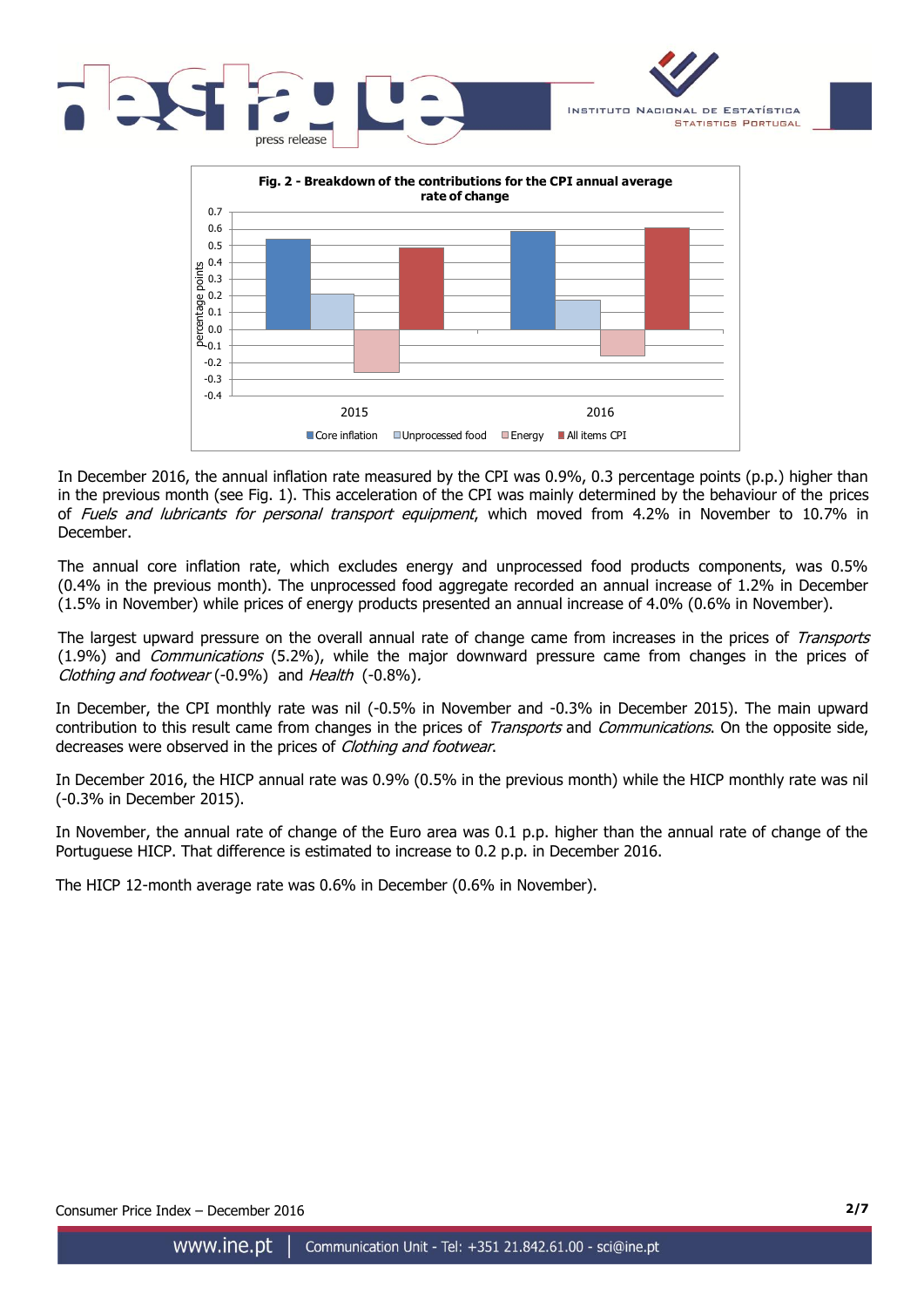

## **Housing Rents**

In December 2016 the monthly rate of change of the average value of rents by net area for the whole country was nil (0.3% in the previous month).

The main increase was recorded in the Madeira region (0.7%). The main decrease was observed in the Açores region, where the value of rents by net area decreased by 0.5%.

The annual change rate of the housing rents for the whole country was 2.3% in December (2.1% in November). The main increase was observed in the Centro region (3.9%), and all the other regions presented positive rates.

In 2016, the 12-month average rate of change for of the average value of rents by net area for the whole country was 1.7%. The main increases were recorded in the Açores and Centro regions (3.6%) while all the other regions presented positive rates.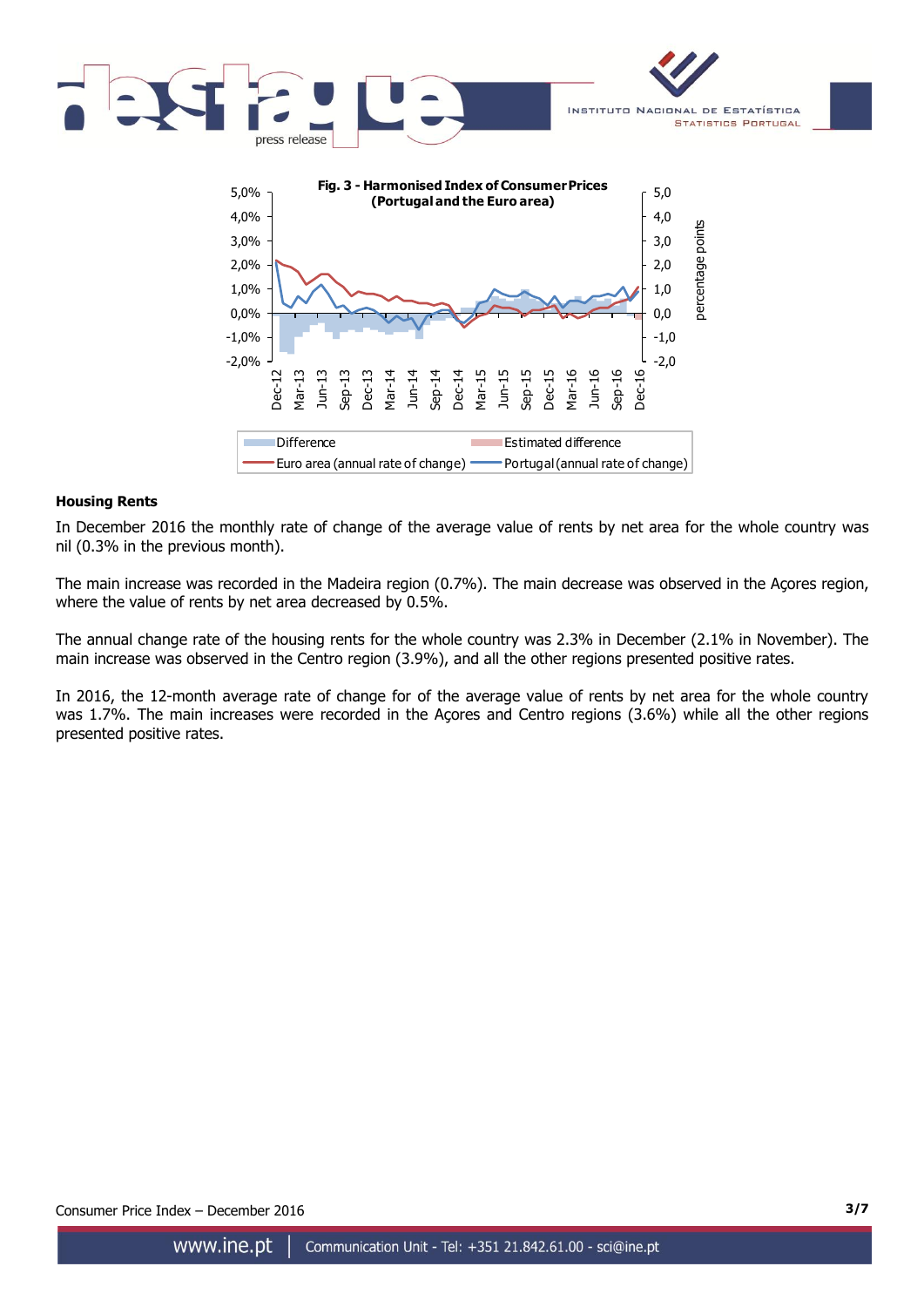



## **Consumer Price Index**

The Consumer Price Index (CPI) measures the change over time of the prices of a certain basket of goods and services bought by a "typical" consumer. The CPI has been designed to capture price changes and not to measure price levels.

The CPI is updated every year with the most recent information on prices and quantities. The 2016 CPI weighting structure and the sample of goods and services included in the basket are a result of the combination of three fundamental sources of information: results of the Portuguese National Accounts complemented with the Household Budget Survey and the Census for more detailed levels of expenditure. Administrative data is also used.

The CPI is compiled through the aggregation of seven regional price indexes and the goods and services included in the index are grouped according to the COICOP classification.

## **Table 1: CPI - COICOP Divisions**

| 01 Food and non-alcoholic beverages                                      | 07 | Transports                       |
|--------------------------------------------------------------------------|----|----------------------------------|
| Alcoholic beverages and tobacco                                          | 08 | Communications                   |
| Clothing and footwear                                                    | 09 | Recreation and culture           |
| Housing, water, electricity, gas and other fuels                         | 10 | Education                        |
| 05 Furnishings, household equipment and routine maintenance of the house | 11 | Restaurants and hotels           |
| Health                                                                   | 12 | Miscellaneous goods and services |
|                                                                          |    |                                  |

 $1$ COICOP: Classification Of Individual Consumption by Purpose

### **Monthly rate**

The monthly rate is the change in the index of a certain month compared with the index of the previous month expressed as a percentage. Although up-to-date, this measure can be affected by seasonal and other effects.

### **Annual rate**

The annual rate is the change in the index of a certain month compared with the index of the same month in the previous year expressed as a percentage. In the presence of a stable seasonal pattern, seasonal effects do not influence this measure.

#### **12-month average rate**

The 12-month average rate is the change in the average index of one year compared with the average index of the previous year expressed as a percentage. This moving average is less sensitive to transient changes in prices.

### **Core inflation index (all items CPI excluding unprocessed food and energy products)**

The core inflation index is compiled by excluding the prices of unprocessed food and energy products from the all items CPI. The primary objective of this index is to capture the underlying inflation pressures in the economy.

#### **Harmonised Index of Consumer Prices**

The Harmonised Index of Consumer Prices (HICP) is compiled in each member state of the European Union for the purposes of inflation comparisons across EU countries, as required by the Treaty on European Union<sup>1</sup>. This index plays an important role as a guideline for the achievement of the European System of Central Banks primary objective: price stability. In 1998, the European Central Bank adopted the HICP as "the most appropriate price measure" for its definition of price stability in the Euro  $area<sup>2</sup>$ .

With the release of the January 2016 HICP, the index reference period changed to  $2015 = 100$ , in line with the procedure adopted at European level: [Council Regulation \(EU\) 2015/2010 of the Commission](http://eur-lex.europa.eu/legal-content/EN/TXT/PDF/?uri=CELEX:32015R2010&from=EN) of 11 November 2015, as regards the common index reference period for the harmonised index of consumer prices. The new regulation is based on the need to "ensure the comparability and relevance of the HICP" as a result of "changes to the sub-index classification of the HICP and the alignment of sub-indices that have been linked to the HICP after the introduction of 2005 = 100". The historical information available on the previous base (2005 = 100) was thus replaced. More detailed information on the new reporting period can be found at [http://ec.europa.eu/eurostat/web/hicp/methodology/reference-year-2015.](http://ec.europa.eu/eurostat/web/hicp/methodology/reference-year-2015)

 $1$  Article 109j and protocol on the convergence criteria referred to in that article.

<sup>2</sup> A stability oriented monetary policy strategy for the ESCB". ECB press notice released on 13 October 1998.

Consumer Price Index – December 2016 **4/7**

 $\frac{1}{2}$  ,  $\frac{1}{2}$  ,  $\frac{1}{2}$  ,  $\frac{1}{2}$  ,  $\frac{1}{2}$  ,  $\frac{1}{2}$  ,  $\frac{1}{2}$  ,  $\frac{1}{2}$  ,  $\frac{1}{2}$  ,  $\frac{1}{2}$  ,  $\frac{1}{2}$  ,  $\frac{1}{2}$  ,  $\frac{1}{2}$  ,  $\frac{1}{2}$  ,  $\frac{1}{2}$  ,  $\frac{1}{2}$  ,  $\frac{1}{2}$  ,  $\frac{1}{2}$  ,  $\frac{1$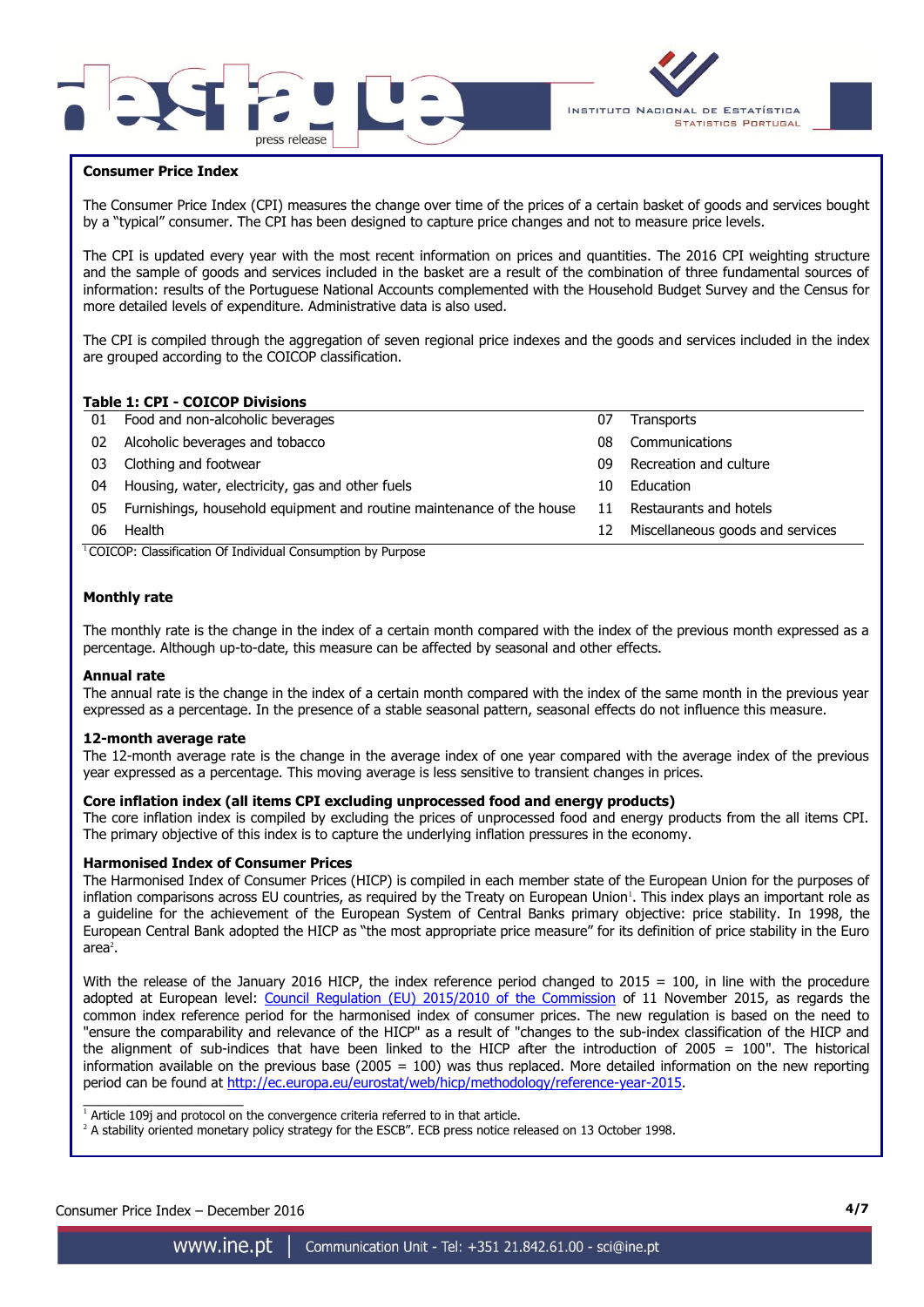

The HICP is produced in each Member State following a harmonized methodology developed by experts in the field of price statistics, under the "Price Statistics Working Group" and related Task Forces. From the methodological point of view, there are no major differences between the HICP and CPI. However, the different scope of coverage leads to differences in the weighting structure, mainly in Restaurants and hotels. This is mostly an effect of the inclusion of non-residents expenditure ("tourists") in the HICP and the corresponding exclusion from the CPI.

Additional information on the methodology of the HICP is available at [http://ec.europa.eu/eurostat/web/hicp.](http://ec.europa.eu/eurostat/web/hicp)

## **Table 2: CPI and HICP 2016 weighting structure**

|    | <b>COICOP divisions</b>                                               | <b>CPI</b> | <b>HICP</b> |
|----|-----------------------------------------------------------------------|------------|-------------|
| 01 | Food and non-alcoholic beverages                                      | 207,9      | 200,2       |
| 02 | Alcoholic beverages and tobacco                                       | 40,2       | 39,4        |
| 03 | Clothing and footwear                                                 | 69,0       | 70,1        |
| 04 | Housing, water, electricity, gas and other fuels                      | 102,7      | 97,0        |
| 05 | Furnishings, household equipment and routine maintenance of the house | 62,4       | 60,9        |
| 06 | Health                                                                | 63,4       | 60,8        |
| 07 | Transport                                                             | 139,6      | 137,9       |
| 08 | Communication                                                         | 36,8       | 34,7        |
| 09 | Recreation and culture                                                | 72,2       | 61,0        |
| 10 | Education                                                             | 16,7       | 15,7        |
| 11 | Restaurants and hotels                                                | 85,5       | 123,7       |
| 12 | Miscellaneous goods and services                                      | 103,6      | 98,5        |
| 00 | All items                                                             | 1000       | $1000^2$    |

<sup>1</sup> COICOP: Classification Of Individual Consumption by Purpose.

 $2$  Due to rounding, the sum of the parts may not add exactly to 1000.

## **Presentation of data and rounding rules**

Since the release of the January 2013 CPI indices are published with base 100 in the year 2012.

Due to rounding procedures, those indices may not reproduce exactly the published rates of change. However, it should be noted that the published rates prevail.

In this press release the descriptive analysis is based on rounded values to one decimal.

## **Next press release**

The December 2016 CPI/HICP will be released on February 10<sup>th</sup> 2017.

Consumer Price Index – December 2016 **5/7**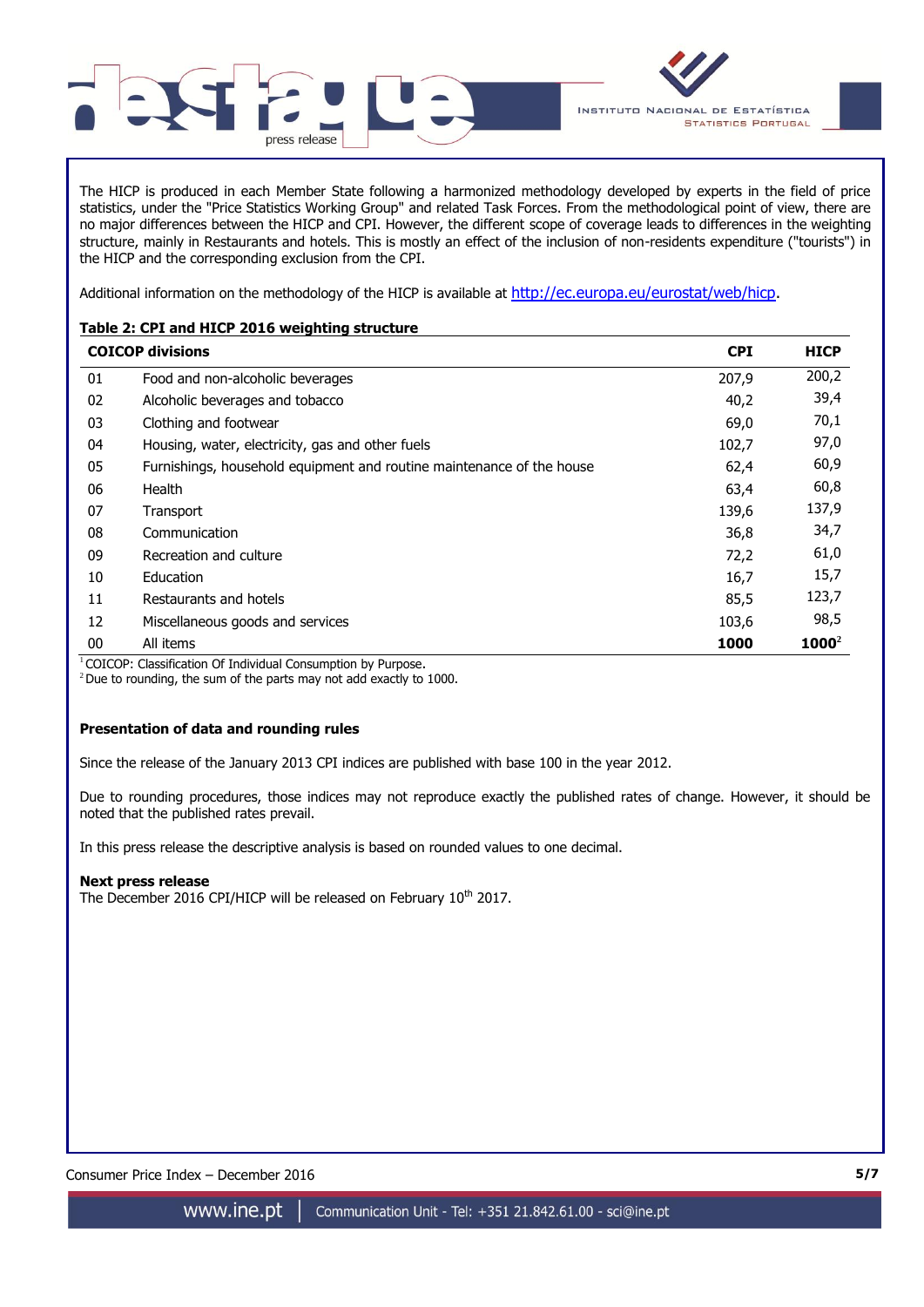

**Annex:**

# CPI rate of change (index division and all items CPI)

|                 | <b>All-items</b><br>Index divisions <sup>(1)</sup>                 |      |                |         |         |                 |                     |      |         |      |      |         |         |  |  |
|-----------------|--------------------------------------------------------------------|------|----------------|---------|---------|-----------------|---------------------|------|---------|------|------|---------|---------|--|--|
|                 | 01                                                                 | 02   | 03             | 04      | 05      | 06              | 07                  | 08   | 09      | 10   | 11   | 12      |         |  |  |
|                 |                                                                    |      |                |         |         |                 | Annual average rate |      |         |      |      |         |         |  |  |
| 2014            | $-1.34$                                                            | 3.09 | $-2.11$        | 2.22    | $-0.38$ | 0.66            | $-1.20$             | 1.10 | $-1.49$ | 0.43 | 0.97 | $-0.46$ | $-0.28$ |  |  |
| 2015            | 1.01                                                               | 4.09 | $-2.02$        | 0.23    | 0.67    | 0.41            | $-0.99$             | 4.12 | $-0.63$ | 0.65 | 1.31 | 0.42    | 0.49    |  |  |
| 2016            | 0.49                                                               | 2.61 | $-0.39$        | 0.39    | 0.43    | $-0.61$         | $-0.56$             | 3.17 | 1.02    | 0.89 | 2.21 | 0.60    | 0.61    |  |  |
|                 |                                                                    |      |                |         |         |                 | Annual rate         |      |         |      |      |         |         |  |  |
| 2014 December   | $-0.38$                                                            | 3.09 | $-1.84$        | 1.92    | 1.12    | 0.32            | $-4.38$             | 0.28 | $-1.24$ | 0.60 | 1.64 | $-0.48$ | $-0.36$ |  |  |
| 2015 January    | $-0.13$                                                            | 3.09 | $-1.48$        | 1.05    | 0.99    | 0.34            | $-4.21$             | 1.19 | $-1.32$ | 0.60 | 1.34 | $-0.55$ | $-0.39$ |  |  |
| February        | 0.01                                                               | 3.19 | $-1.84$        | 0.20    | 0.84    | 0.65            | $-2.78$             | 2.80 | $-1.52$ | 0.60 | 1.78 | $-0.85$ | $-0.21$ |  |  |
| March           | 0.29                                                               | 2.60 | $-1.99$        | 0.32    | 0.76    | 0.59            | $-0.26$             | 3.63 | $-0.93$ | 0.54 | 1.98 | $-0.61$ | 0.31    |  |  |
| April           | 1.18                                                               | 4.04 | $-2.44$        | 0.50    | 0.64    | 0.50            | $-1.40$             | 3.55 | $-1.40$ | 0.49 | 1.89 | $-0.02$ | 0.40    |  |  |
| May             | 2.07                                                               | 5.07 | $-2.54$        | 0.48    | 0.60    | 0.56            | 1.04                | 3.58 | $-0.82$ | 0.50 | 1.57 | $-0.02$ | 0.95    |  |  |
| June            | 1.95                                                               | 4.91 | $-3.44$        | 0.62    | 0.78    | 0.49            | $-0.20$             | 4.90 | $-0.53$ | 0.51 | 1.54 | 0.02    | 0.80    |  |  |
| July            | 1.53                                                               | 4.97 | $-2.86$        | 0.24    | 1.15    | 0.34            | $-0.42$             | 4.98 | $-0.48$ | 0.59 | 1.43 | 0.41    | 0.77    |  |  |
| August          | 1.71                                                               | 4.36 | $-2.65$        | 0.05    | 1.14    | 0.47            | $-1.83$             | 4.96 | $-0.42$ | 0.58 | 1.51 | 1.08    | 0.66    |  |  |
| September       | 1.98                                                               | 4.28 | $-0.23$        | $-0.22$ | 1.19    | 0.29            | $-1.11$             | 5.53 | $-0.54$ | 0.59 | 1.03 | 1.02    | 0.88    |  |  |
| October         | 1.27                                                               | 3.89 | $-0.90$        | $-0.32$ | $-0.10$ | 0.19            | $-0.85$             | 4.77 | $-0.54$ | 0.93 | 0.95 | 1.60    | 0.63    |  |  |
| November        | 0.36                                                               | 4.31 | $-1.68$        | $-0.16$ | $-0.01$ | 0.18            | 0.36                | 4.73 | 0.81    | 0.95 | 0.51 | 1.69    | 0.64    |  |  |
| December        | 0.00                                                               | 4.32 | $-2.28$        | 0.04    | 0.05    | 0.28            | $-0.09$             | 4.93 | 0.21    | 0.93 | 0.23 | 1.33    | 0.40    |  |  |
| 2016 January    | 0.21                                                               | 4.37 | 0.16           | $-0.07$ | 0.77    | $-0.01$         | 0.04                | 5.31 | 0.98    | 0.91 | 0.60 | 1.60    | 0.78    |  |  |
| February        | $-0.62$                                                            | 4.06 | $-0.23$        | 0.59    | 1.14    | $-0.19$         | $-1.28$             | 3.95 | 1.90    | 0.92 | 0.15 | 1.09    | 0.40    |  |  |
| March           | $-0.73$                                                            | 4.38 | 0.02           | 0.62    | 1.22    | $-0.16$         | $-1.43$             | 3.30 | 1.26    | 0.93 | 1.77 | 0.90    | 0.45    |  |  |
| April           | 0.09                                                               | 2.41 | 0.04           | 0.69    | 0.89    | $-0.92$         | $-0.93$             | 2.95 | 0.74    | 0.94 | 1.99 | 0.43    | 0.48    |  |  |
| May             | $-0.10$                                                            | 2.27 | $-0.76$        | 0.65    | 0.67    | $-0.98$         | $-1.29$             | 2.76 | 0.94    | 0.94 | 2.19 | 0.50    | 0.33    |  |  |
| June            | 1.01                                                               | 1.89 | $-0.86$        | 0.69    | 0.62    | $-0.90$         | $-1.49$             | 1.75 | 0.94    | 0.94 | 2.61 | 0.74    | 0.55    |  |  |
| July            | 1.65                                                               | 1.77 | 1.32           | 0.12    | 0.35    | $-0.72$         | $-2.10$             | 1.66 | 0.36    | 0.91 | 2.62 | 0.63    | 0.61    |  |  |
| August          | 1.82                                                               | 2.16 | 0.78           | 0.28    | 0.02    | $-0.76$         | $-1.29$             | 1.57 | $-0.29$ | 0.89 | 3.29 | 0.41    | 0.72    |  |  |
| September       | 0.99                                                               | 1.65 | $-0.81$        | $-0.05$ | $-0.26$ | $-0.59$         | $-0.29$             | 2.51 | 0.76    | 0.89 | 3.38 | 0.39    | 0.63    |  |  |
| October         | 0.45                                                               | 2.23 | $-1.44$        | 0.24    | 0.02    | $-0.60$         | 0.94                | 3.05 | 2.56    | 0.77 | 4.20 | 0.10    | 0.88    |  |  |
| November        | 0.49                                                               | 2.05 | $-1.36$        | 0.28    | 0.04    | $-0.62$         | 0.68                | 4.07 | 1.21    | 0.81 | 1.76 | $-0.01$ | 0.58    |  |  |
| December        | 0.62                                                               | 2.28 | $-0.93$        | 0.61    | $-0.35$ | $-0.84$         | 1.89                | 5.18 | 0.91    | 0.82 | 1.85 | 0.42    | 0.88    |  |  |
| <b>Symbols:</b> | f.<br>estimated                                                    |      | Po provisional |         |         | x not available |                     |      |         |      |      |         |         |  |  |
| Note:           | (1) The names of the divisions are given in the explanatory notes. |      |                |         |         |                 |                     |      |         |      |      |         |         |  |  |
| Source:         | INE - Portugal                                                     |      |                |         |         |                 |                     |      |         |      |      |         |         |  |  |

Consumer Price Index – December 2016 **6/7**

www.ine.pt |